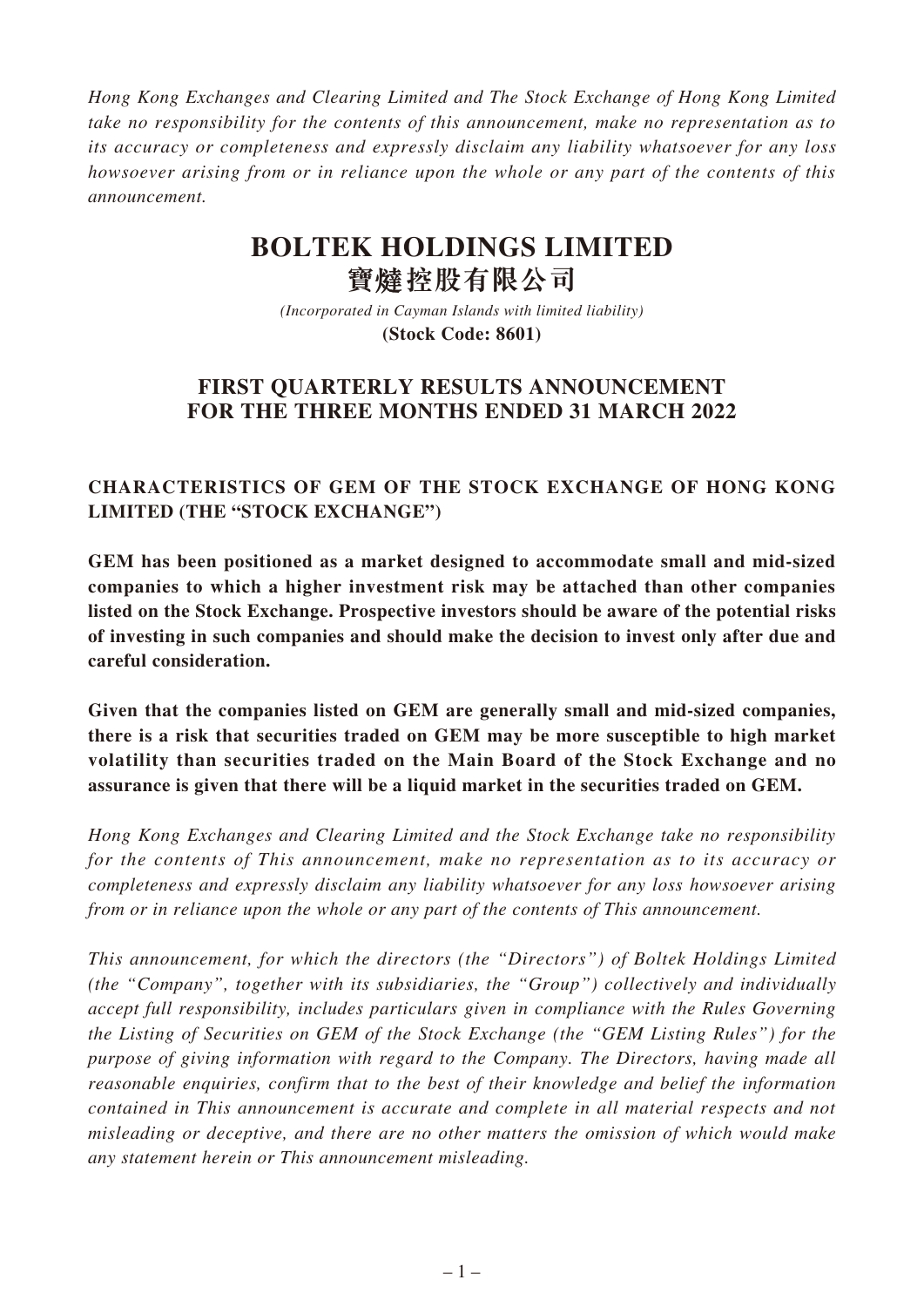The board of Directors (the "Board") of the Company is pleased to present the unaudited condensed consolidated results of the Company and its subsidiaries for the three months ended 31 March 2022, together with the unaudited comparative figures for the three months ended 31 March 2021, as follows:

# **CONDENSED CONSOLIDATED STATEMENT OF PROFIT OR LOSS AND OTHER COMPREHENSIVE INCOME**

*For the three months ended 31 March 2022*

|                                                                                   |              | <b>Three months ended</b> |             |  |
|-----------------------------------------------------------------------------------|--------------|---------------------------|-------------|--|
|                                                                                   |              | 31 March                  |             |  |
|                                                                                   |              | 2022                      | 2021        |  |
|                                                                                   | <b>Notes</b> | <b>HK\$'000</b>           | HK\$'000    |  |
|                                                                                   |              | (Unaudited)               | (Unaudited) |  |
| <b>Revenue</b>                                                                    | 3            | 36,968                    | 31,620      |  |
| Direct costs                                                                      |              | (22, 668)                 | (19, 678)   |  |
| <b>Gross profit</b>                                                               |              | 14,300                    | 11,942      |  |
| Other income and gain                                                             |              | 633                       | 165         |  |
| Administrative expenses                                                           |              | (5,988)                   | (6, 347)    |  |
| Finance cost                                                                      |              | (24)                      | (17)        |  |
| Profit before income tax                                                          |              | 8,921                     | 5,743       |  |
| Income tax expenses                                                               | 5            | (1,225)                   | (874)       |  |
| Profit and total comprehensive income<br>for the period attributable to owners of |              |                           |             |  |
| the Company                                                                       |              | 7,696                     | 4,869       |  |
| <b>Earning per share</b>                                                          |              |                           |             |  |
| Basic and diluted (HK cents per share)                                            | 6            | 0.96                      | 0.61        |  |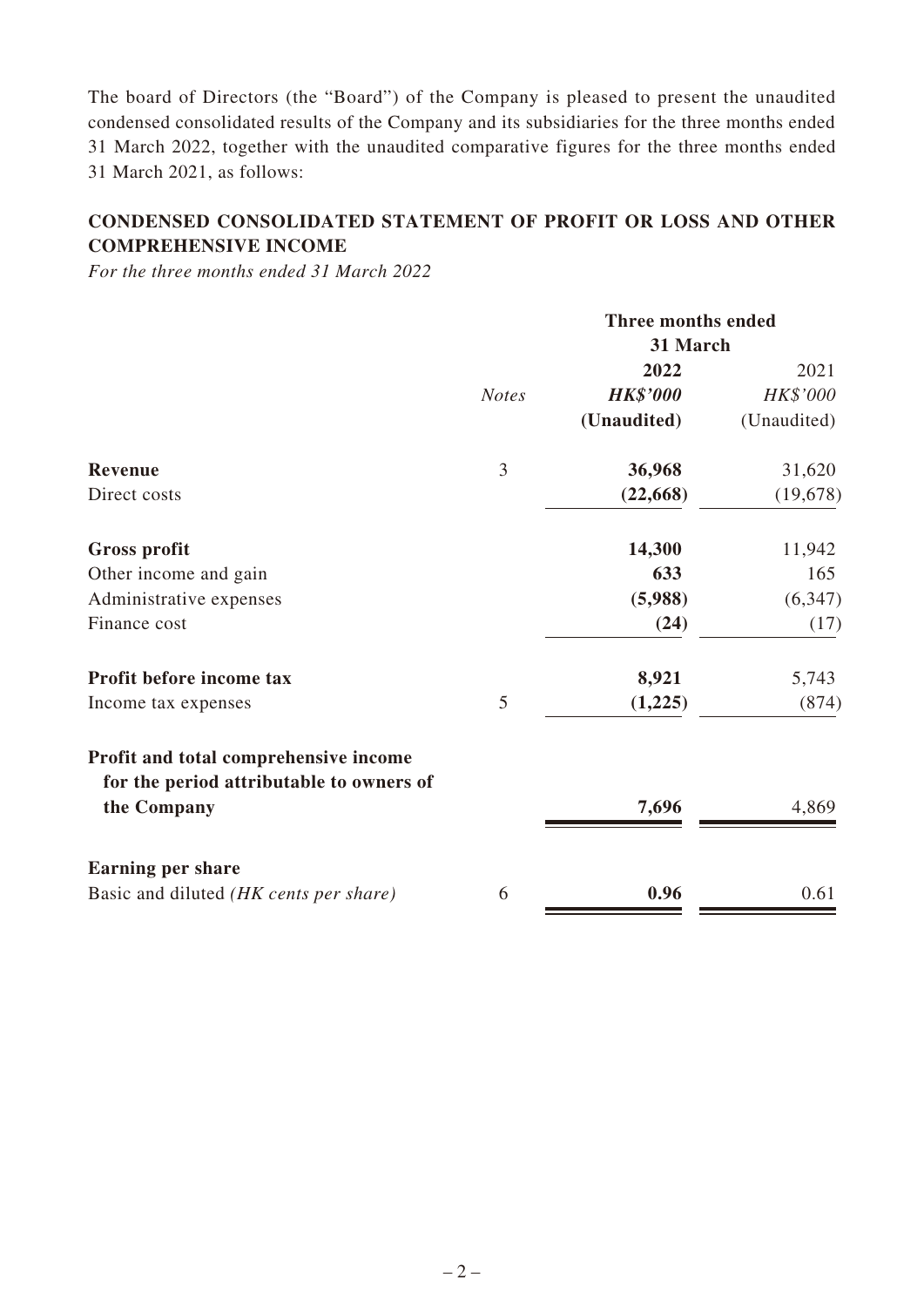# **CONDENSED CONSOLIDATED STATEMENT OF CHANGES IN EQUITY**

*For the three months ended 31 March 2022*

|                                         | <b>Share</b><br>Capital<br><b>HK\$'000</b> | Capital<br>reserve<br><b>HK\$'000</b> | <b>Share</b><br>premium<br><b>HK\$'000</b> | <b>Retained</b><br>earnings<br><b>HK\$'000</b> | <b>Total</b><br><b>HK\$'000</b> |
|-----------------------------------------|--------------------------------------------|---------------------------------------|--------------------------------------------|------------------------------------------------|---------------------------------|
| Balance at 1 January<br>2022 (Audited)  | 8,000                                      | 17,000                                | 64,668                                     | 81,727                                         | 171,395                         |
| Profit and total                        |                                            |                                       |                                            |                                                |                                 |
| comprehensive loss<br>for the period    |                                            |                                       |                                            | 7,696                                          | 7,696                           |
| Balance at 31 March<br>2022 (Unaudited) | 8,000                                      | 17,000                                | 64,668                                     | 89,423                                         | 179,091                         |

*For the three months ended 31 March 2021*

|                        | <b>Share</b> | Capital         | <b>Share</b> | Retained        |          |
|------------------------|--------------|-----------------|--------------|-----------------|----------|
|                        | Capital      | reserve         | premium      | earnings        | Total    |
|                        | HK\$'000     | <b>HK\$'000</b> | HK\$'000     | <b>HK\$'000</b> | HK\$'000 |
| Balance at 1 January   |              |                 |              |                 |          |
| 2021 (Audited)         | 8,000        | 17,000          | 64,668       | 61,495          | 151,163  |
| Profit and total       |              |                 |              |                 |          |
| comprehensive loss for |              |                 |              |                 |          |
| the period             |              |                 |              | 4,869           | 4,869    |
| Balance at 31 March    |              |                 |              |                 |          |
| 2021 (Unaudited)       | 8,000        | 17,000          | 64,668       | 66,364          | 156,032  |
|                        |              |                 |              |                 |          |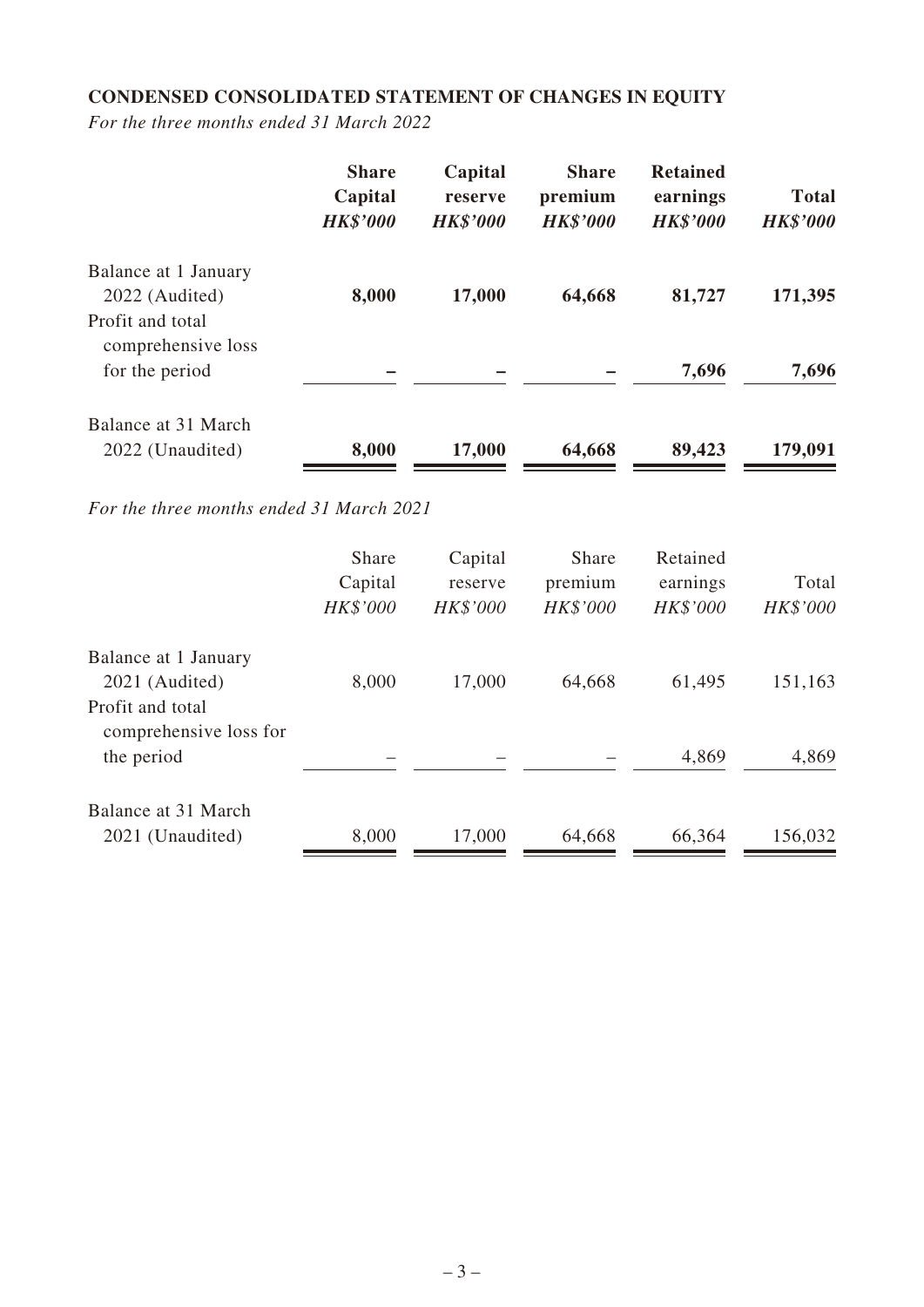#### **NOTES TO THE UNAUDITED CONSOLIDATED FINANCIAL STATEMENTS**

*For the three months ended 31 March 2022*

#### **1. CORPORATE INFORMATION**

The Company was incorporated as an exempted company with limited liability in the Cayman Islands under the Companies Law of the Cayman Islands on 18 April 2018. The address of registered office is located at Windward 3, Regatta Office Park, PO Box 1350, Grand Cayman KY1-1108, Cayman Islands. The principal place of business of the Company is located at 5/F, Winning Commercial Building, 46–48 Hillwood Road, Tsim Sha Tsui, Kowloon, Hong Kong.

The Company is an investment holding company. The Group is principally engaged in provision of engineering consultancy services in Hong Kong.

The Company's immediate and ultimate holding company is Waywin Investment Holding Limited, a company incorporated in the British Virgin Islands (the "BVI"). The ultimate controlling shareholder of the Group is Mr. Cheung Kwan Tar ("Mr. Cheung" or "Controlling Shareholder").

#### **2. BASIS OF PREPARATION AND REORGANISATION**

The unaudited condensed consolidated financial statements for the three months ended 31 March 2022 have been prepared in accordance with Hong Kong Financial Reporting Standards ("HKFRSs") issued by the Hong Kong Institute of Certified Public Accountants ("HKICPA") and the applicable disclosure requirements of the GEM Listing Rules.

The unaudited condensed consolidated financial statements are presented in Hong Kong dollars ("HK\$"), which is also the functional currency of the Company and its subsidiaries, and all values are rounded to the nearest thousands ("HK\$'000"), except where otherwise indicated.

The unaudited condensed consolidated financial statements should be read in conjunction with the audited combined financial information for the year ended 31 December 2021 as set out in the annual report of the Company dated 25 March 2022 ("Annual Report") and the unaudited consolidated financial information for the period ended 31 March 2021 as set out in the first quarterly report of the Company dated 7 May 2021 ("First Quarterly Report").

Except as described below, the accounting policies used in the financial highlights for the three months ended 31 March 2022 are the same as those followed in the preparation of the Group's annual consolidated financial statements for the year ended 31 December 2021.

Pursuant to the reorganisation of the Group in connection with the listing of the shares of the Company on GEM (the "Reorganisation"), the Company became the holding company of the companies now comprising the Group on 10 August 2018. Details of the Reorganisation are set out in the section headed "History, Reorganisation and Corporate Structure – Reorganisation" in the Prospectus.

The Group is under the common control of the Controlling Shareholder prior to and after the Reorganisation. The Group comprising the Company and its subsidiaries resulting from the Reorganisation is regarded as a continuing entity. Accordingly, the unaudited condensed financial statements of the Group have been prepared using the principles of merger accounting in accordance with Hong Kong Accounting Guideline 5 "Merger Accounting for Common Control Combinations" issued by HKICPA as if the group structure under the Reorganisation had been in existence throughout the period presented, or since their respective dates of incorporation, where it is a shorter period. The assets and liabilities of all the companies now comprising the Group are consolidated using the book values from the Controlling Shareholder's perspective.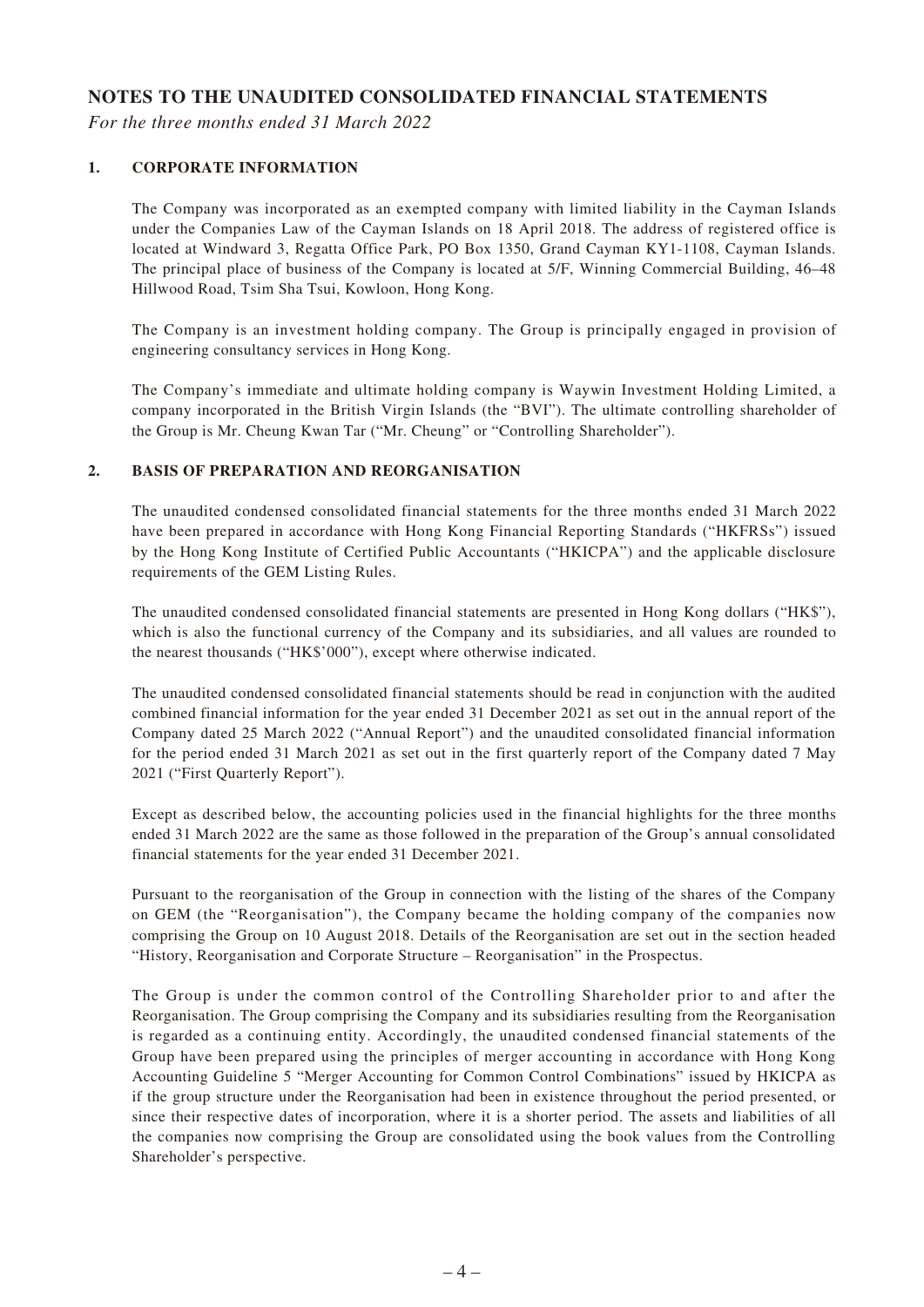#### **3. REVENUE**

Revenue, which is also the Group's turnover, represent the engineering consultancy services receipts in the ordinary course of business.

#### **4. SEGMENT INFORMATION**

The chief operating decision-maker has been identified as the executive directors of the Company. The directors regard the Group's business of provision of engineering consultancy services as a single operating segment and reviews the overall results of the Group as a whole to make decision about resources allocation. Accordingly, no segment analysis information is presented.

#### **5. INCOME TAX EXPENSE**

The provision for Hong Kong Profits Tax for the three months ended 31 March 2022 is calculated at 16.5% (three months ended: 16.5%) of the estimated assessable profits for the period, except for Mannings, a subsidiary of the Group, which is a qualifying corporation under the two-tiered profits tax rates regime. Under the two-tiered profits tax rates regime, the first HK\$2 million of profits of qualifying entities are taxed at 8.25%, and the profits above HK\$2 million are taxed at 16.5%. The provision for Hong Kong Profits Tax for this subsidiary was calculated at the same basis in 2021.

#### **6. EARNING PER SHARE**

The calculation of basic earning per share attributable to equity holders of the Company is based on the following:

|                                                                                | Three months ended |          |  |
|--------------------------------------------------------------------------------|--------------------|----------|--|
|                                                                                | 31 March           |          |  |
|                                                                                | 2022               | 2021     |  |
|                                                                                | <b>HK\$'000</b>    | HK\$'000 |  |
| Earning<br>Profit for the period attributable to equity holders of the Company | 7,696              | 4,869    |  |
|                                                                                |                    |          |  |
| <b>Number of shares</b>                                                        |                    |          |  |
| Weighted average number of ordinary shares (in thousands)                      | 800,000            | 800,000  |  |

There were no dilutive potential ordinary shares during the three months ended 31 March 2022 and 2021 and therefore, diluted earning per share equals to basic earning per share.

#### **Diluted earnings per share**

The Group has no potentially dilutive ordinary shares in issue during the three months ended 31 March 2022 and 2021. Diluted earnings per share for the three months ended 31 March 2022 and 2021 were the same as the basic earnings per share.

#### **7. DIVIDEND**

No dividends have been proposed or paid by the Company or any of its subsidiaries during the three months ended 31 March 2022 (three months ended 31 March 2021: nil).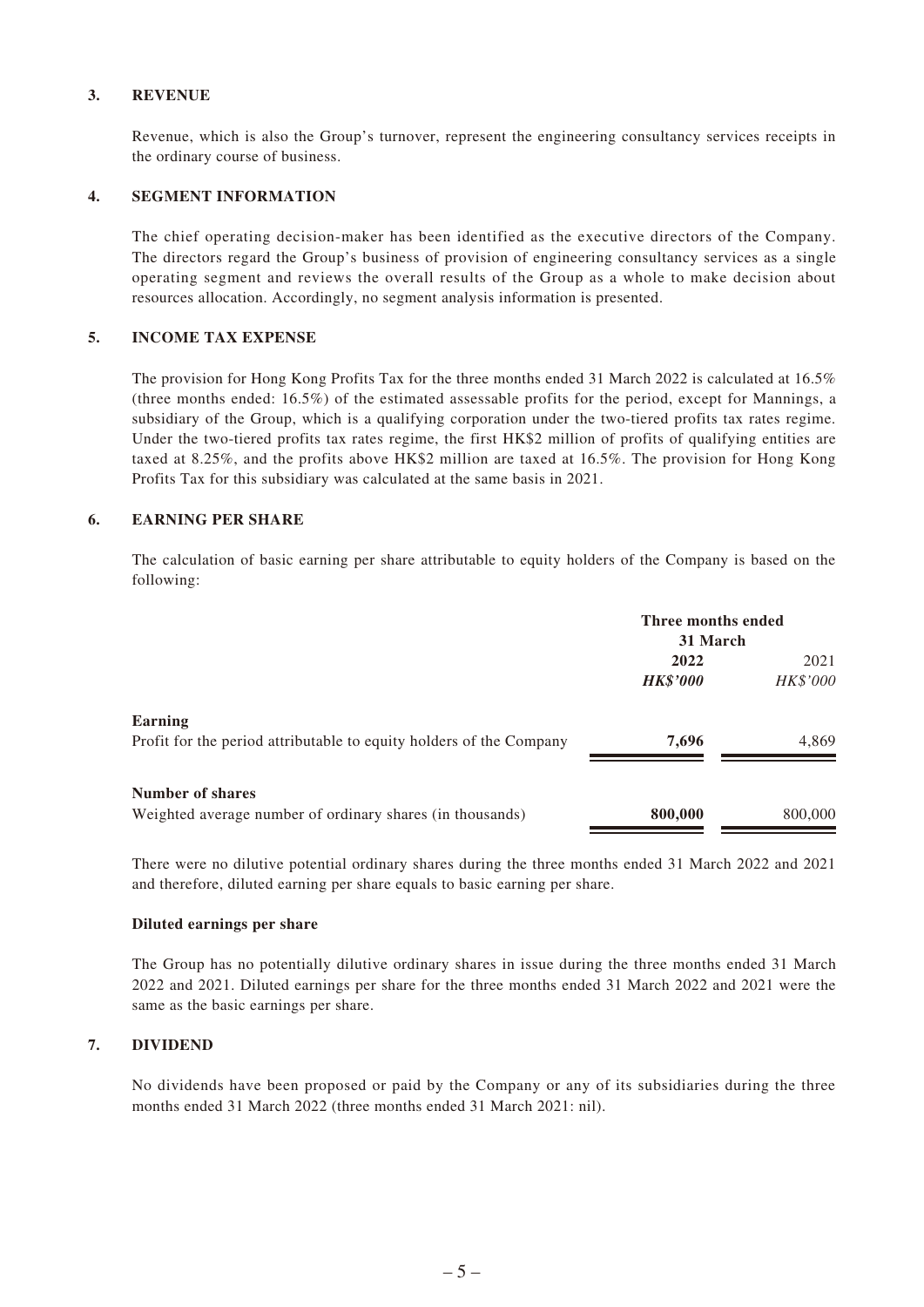### **MANAGEMENT DISCUSSION AND ANALYSIS**

### **DEVELOPMENT OF BUSINESS AND PROSPECTS**

The Group is an engineering consultant in Hong Kong with a focus on the field of infrastructure developments. The Group has accumulated expertise in different branches of engineering, covering (i) civil engineering mainly comprising road and structural engineering as well as geotechnical engineering; (ii) traffic engineering; and (iii) building engineering.

For the three months ended 31 March 2022, the Group recorded a net profit of approximately HK\$7.7 million as compared to a net profit of approximately HK\$4.9 million for the same period in 2021. The increase was primarily due to the increase in number of technical staff, which enhanced the productivity of the Company and the increase in number of projects awarded. In view of the fact that there has been an increasing number of project quotation invitations received by the Group from potential and current customers, the Directors are cautiously optimistic about the Group's business outlook.

### **OUTLOOK**

The Group always strives to improve our operation efficiency and profitability of our business. The Group will also proactively seek opportunities to expand our customer base and our market share and undertake more projects which will enhance value to our shareholders.

### **FINANCIAL REVIEW**

### **Revenue**

Our revenue increased to approximately HK\$37.0 million for the three months ended 31 March 2022 by approximately HK\$5.3 million or 16.9%, from approximately HK\$31.6 million for the corresponding period ended 31 March 2021. This was principally due to the increase in number of technical staff, which enhanced the productivity of the Company and the increase in number of project awarded.

### **Costs of Revenue**

Our costs of revenue increased to approximately HK\$22.7 million for the three months ended 31 March 2022 by approximately HK\$3.0 million or 15.2%, from approximately HK\$19.7 million for the corresponding period ended 31 March 2021. The increase in costs was mainly due to the increase in direct labour cost.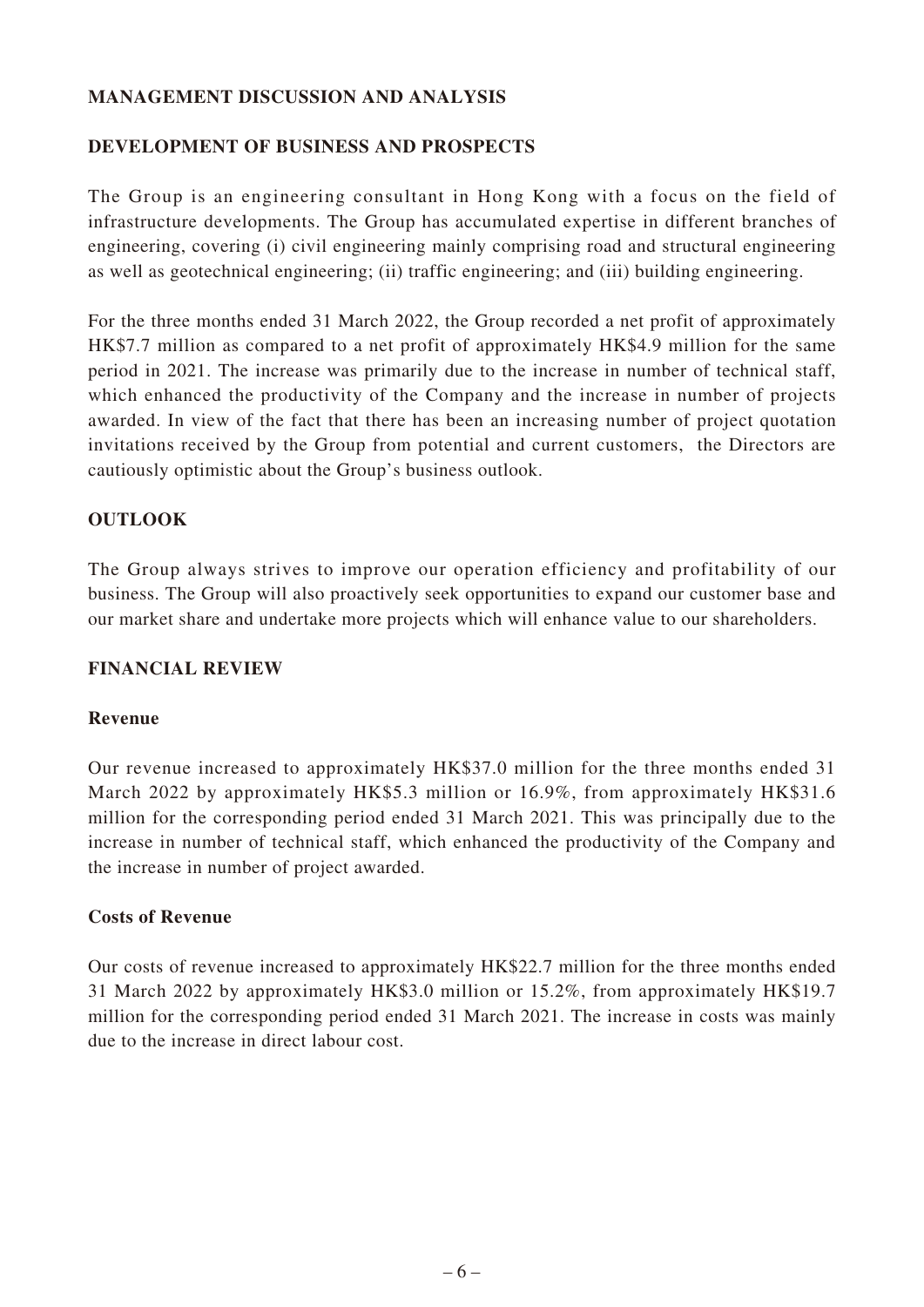### **Gross Profit**

Our gross profit increased to approximately HK\$14.3 million for the three months ended 31 March 2022 by approximately HK\$2.4 million or 19.7%, from approximately HK\$11.9 million for the corresponding period ended 31 March 2021. The increase was substantially due to the increase in number of technical staff, which enhanced the productivity of the Company and the increase in number of project awarded.

### **Administrative Expenses**

Our administrative expenses remained constant at approximately HK\$6.0 million for the three months ended 31 March 2022 (three months ended 31 March 2021: approximately HK\$6.3 million).

### **Dividend**

The Board does not recommend the payment of dividend for the three months ended 31 March 2022 (three months ended 31 March 2021: nil).

# **COMPETITION AND CONFLICT OF INTERESTS**

None of the Directors, the controlling shareholders or substantial shareholders of the Company or any of its respective close associates (as defined in the GEM Listing Rules) has engaged in any business that competes or may compete, either directly or indirectly, with the businesses of the Group, or has any other conflict of interests with the Group as required to be disclosed pursuant to Rule 11.04 of the GEM Listing Rules during the three months ended 31 March 2022.

# **PURCHASE, SALE OR REDEMPTION OF THE COMPANY'S LISTED SECURITIES**

Neither the Company nor any of its subsidiaries has purchased, sold or redeemed any of the Company's listed securities during the three months ended 31 March 2022.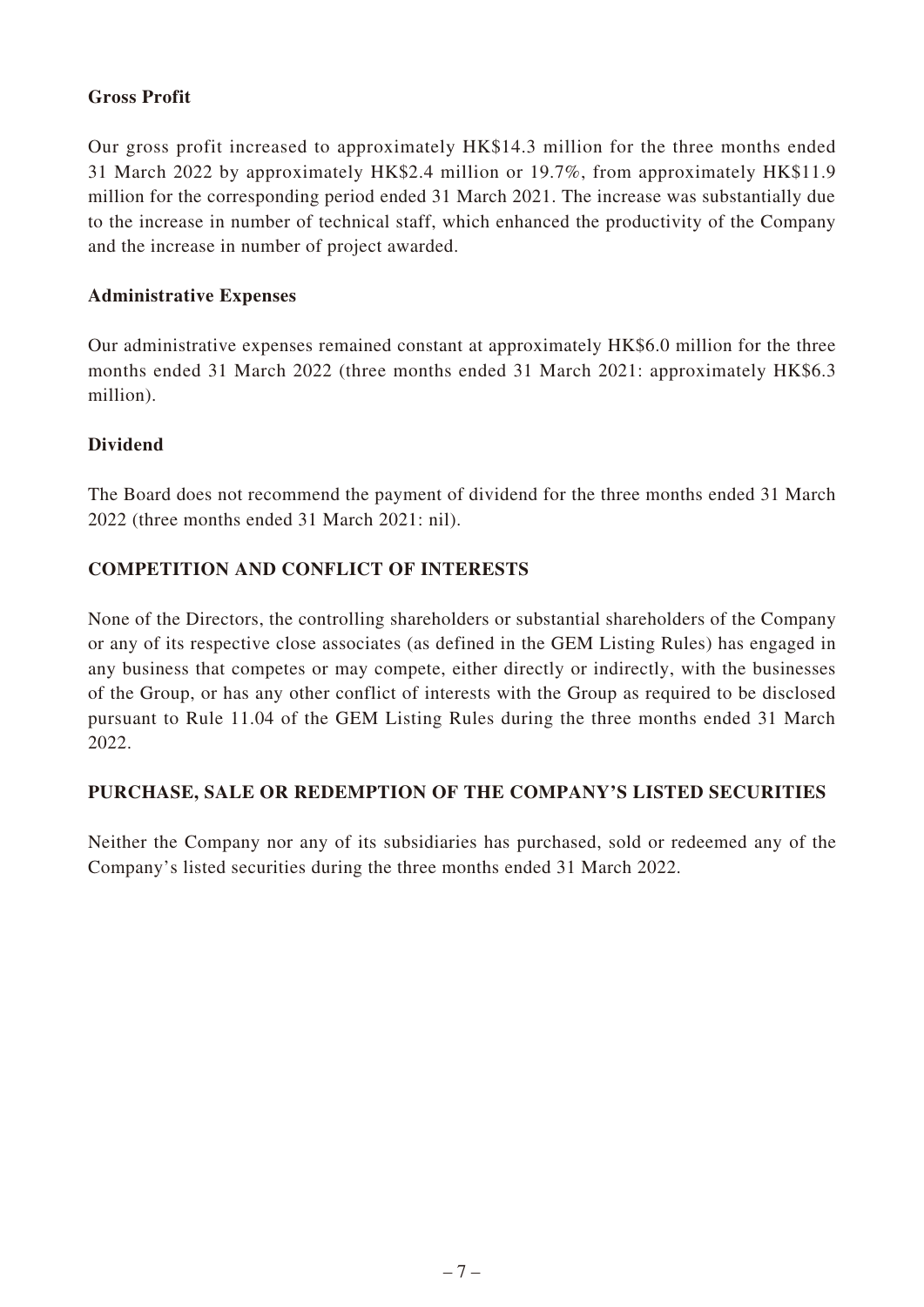### **DISCLOSURE OF INTERESTS AND OTHER INFORMATION**

# **Directors' and Chief Executive's Interests and Short Positions in the Shares, the Underlying Shares or Debentures of the Company and its Associated Corporations**

As at 31 March 2022, the interests and short positions of the Directors and chief executive of the Company in the shares, underlying shares and debentures of the Company or any of its associated corporations (within the meaning of Part XV of the Securities and Futures Ordinance ("SFO")) which were notified to the Company and the Stock Exchange pursuant to Divisions 7 and 8 of Part XV of the SFO (including interests or short positions which they were taken or deemed to have under such provisions of the SFO), or which were recorded in the register required to be kept by the Company pursuant to Section 352 of the SFO, or which were required, pursuant to the required standard of dealings as referred to in Rule 5.46 of the GEM Listing Rules, to be notified to the Company and the Stock Exchange, were as follows:

#### **Long positions in ordinary shares of the Company**

|                         |                                                | Number of                      |                               |  |
|-------------------------|------------------------------------------------|--------------------------------|-------------------------------|--|
| <b>Name of Director</b> | <b>Nature of interest</b>                      | the shares held/<br>interested | Percentage of<br>shareholding |  |
| Cheung Kwan Tar         | Interest in a controlled<br>corporation (Note) | 426,000,000                    | 53.25%                        |  |

*Note:* These shares were held by Waywin Investment Holding Limited ("Waywin"), a controlled corporation of Mr. Cheung Kwan Tar.

#### **Long positions in ordinary shares of associated corporation – Waywin**

|                         |                           | Number of                  |                               |  |
|-------------------------|---------------------------|----------------------------|-------------------------------|--|
| <b>Name of Director</b> | <b>Nature of interest</b> | shares held/<br>interested | Percentage of<br>shareholding |  |
| Cheung Kwan Tar         | Beneficial owner          |                            | 100%                          |  |

Saved as disclosed above, as at 31 March 2022, none of the Directors nor the chief executive of the Company had any interests or short positions in any shares, underlying shares or debentures of the Company or any of its associated corporations (within the meaning of Part XV of the SFO) as recorded in the register required to be kept by the Company pursuant to section 352 of the SFO.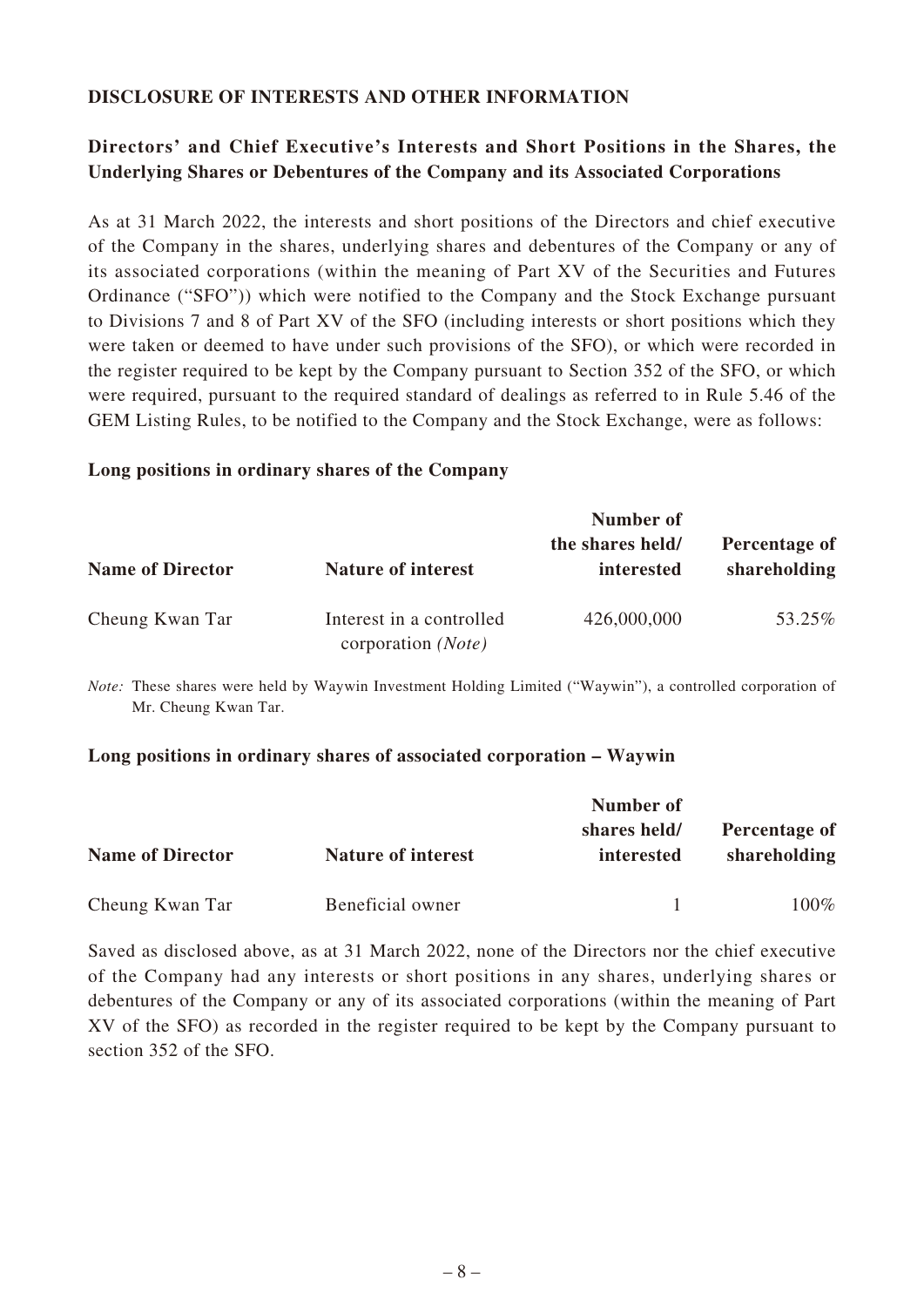# **Substantial Shareholders' Interests and Other Persons' Interests and Short Positions in the Shares, and Underlying Shares of the Company**

As at 31 March 2022, the following parties (other than the Directors or the chief executive of the Company) had interests of 5% or more in the shares of the Company as recorded in the register required to be kept by the Company pursuant to section 336 of the SFO:

### **Long positions in ordinary shares of the Company**

| Name of substantial<br>shareholder          | <b>Nature of interest</b>                                | <b>Number of</b><br>shares held/<br>interested | Percentage of<br>shareholding |
|---------------------------------------------|----------------------------------------------------------|------------------------------------------------|-------------------------------|
| Cheung Kwan Tar                             | Interest in a controlled<br>corporation (Note 1)         | 426,000,000                                    | 53.25%                        |
| Chiu Chui Ping                              | Interest of spouse (Note 2)                              | 426,000,000                                    | 53.25%                        |
| Waywin Investment<br><b>Holding Limited</b> | Beneficial owner                                         | 426,000,000                                    | 53.25%                        |
| Cheng Chi Heng                              | Beneficial owner                                         | 58,800,000                                     | 7.35%                         |
| Polar Lights Limited                        | Beneficial owner                                         | 57,600,000                                     | 7.20%                         |
| Wong Che Shing                              | Interest in a controlled<br>corporation (Note 3)         | 57,600,000                                     | 7.20%                         |
| Lam Mi Yung                                 | Interest of spouse ( <i>Note 4</i> )                     | 57,600,000                                     | 7.20%                         |
| Twinkle Galaxy Limited                      | Beneficial owner                                         | 57,600,000                                     | 7.20%                         |
| Lam Kwan Yuen                               | Interest in a controlled<br>corporation ( <i>Note</i> 5) | 57,600,000                                     | 7.20%                         |
| Qiu Jianlian                                | Interest of spouse ( <i>Note</i> $6$ )                   | 57,600,000                                     | 7.20%                         |

*Notes:*

1. These shares were held by Waywin, a controlled corporation of Mr. Cheung Kwan Tar.

- 2. Ms. Chiu Chui Ping was deemed to be interested in 426,000,000 shares of the Company through the interest of her spouse, Mr. Cheung Kwan Tar.
- 3. These shares were held by Polar Lights Limited, a controlled corporation of Mr. Wong Che Shing.
- 4. Ms. Lam Mi Yung was deemed to be interested in 57,600,000 shares of the Company through the interest of her spouse, Mr. Wong Che Shing.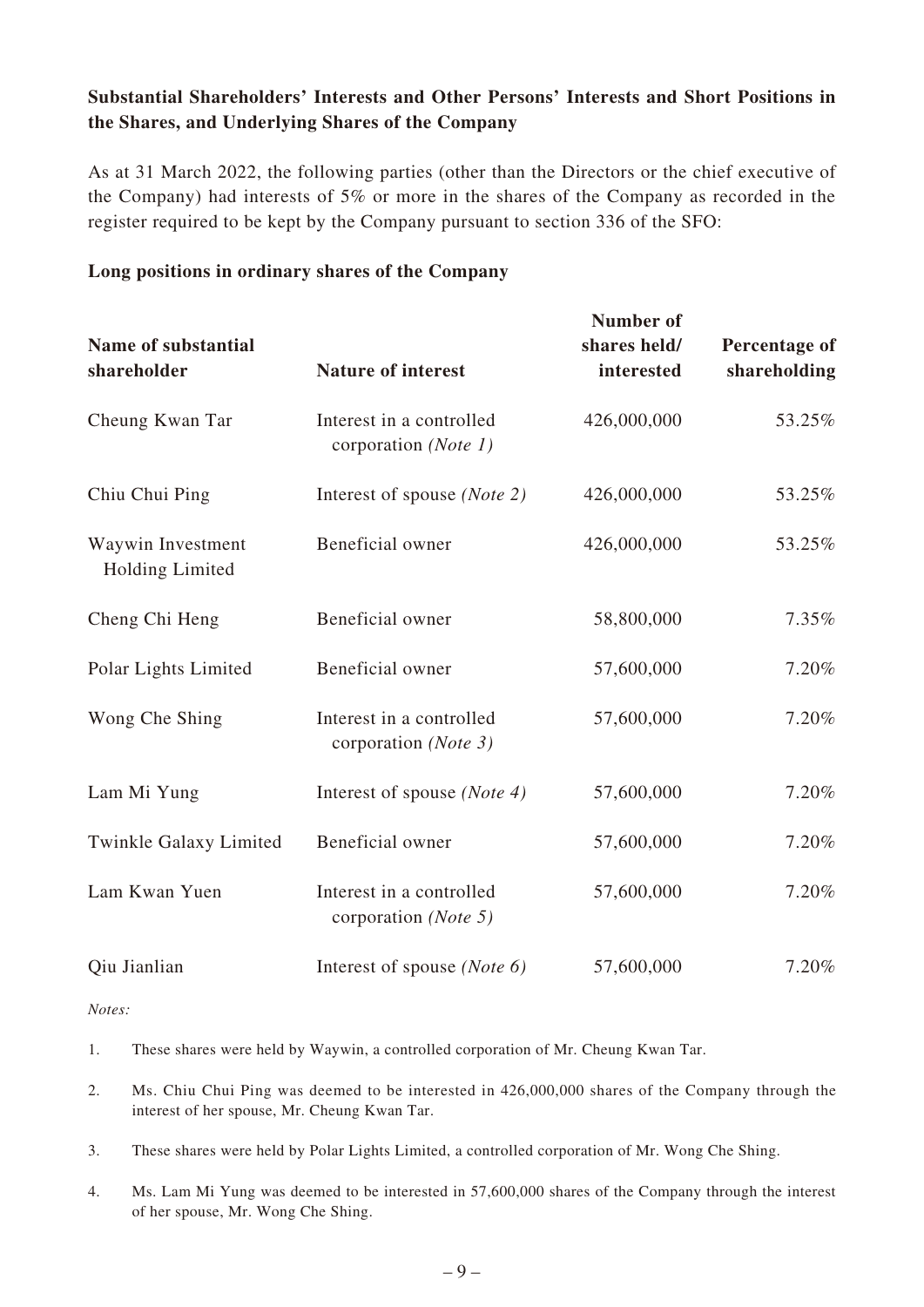- 5. These shares were held by Twinkle Galaxy Limited, a controlled corporation of Mr. Lam Kwan Yuen.
- 6. Ms. Qiu Jianlian was deemed to be interested in 57,600,000 shares of the Company through the interest of her spouse, Mr. Lam Kwan Yuen.

Save as disclosed above, as at 31 March 2022, the Company is not aware of any other person (other than the Directors or chief executive of the Company) who had an interest or short position in the shares or underlying shares of the Company as recorded in the register required to be kept by the Company under section 336 of the SFO.

### **CORPORATE GOVERNANCE PRACTICE**

The Company is committed to achieving a high standard of corporate governance practices in enhancing the confidence of shareholders, investors, employees, creditors and business partners and also the growth of its business. The Board has and will continue to review and improve the Company's corporate governance practices from time to time in order to increase its transparency and accountability to shareholders. The Company has adopted the code provisions as set out in the Corporate Governance Code (the "CG Code") contained in Appendix 15 of the GEM Listing Rules as its own corporate governance code since the Listing Date. The Company has, so far as applicable, principally complied with the CG Code throughout the three months ended 31 March 2022.

### **DIRECTORS' SECURITIES TRANSACTIONS**

The Company adopted the required standard of dealings set out in Rules 5.48 to 5.67 of the GEM Listing Rules as the code of conduct regarding Directors' securities transactions in the Company. No incidence of non-compliance was noted for the three months ended 31 March 2022 and up to the date of This announcement.

### **SHARE OPTION SCHEME**

The Company has adopted a share option scheme (the "Share Option Scheme") on 20 August 2018. No share option has been granted under the Share Option Scheme since its adoption.

### **AUDIT COMMITTEE**

The Company has established an audit committee with written terms of reference in compliance with Rules 5.28 to 5.33 of the GEM Listing Rules (the "Audit Committee"). The primary duties of the Audit Committee include, among others, (a) making recommendations to our Board on the appointment, reappointment and removal of the external auditor and approving the remuneration and terms of engagement of the external auditor; (b) reviewing our financial statements, our periodic reports and accounts and significant financial reporting judgements contained therein; and (c) reviewing our financial controls, internal control and risk management systems. As at the date of This announcement, the Audit Committee comprises of three independent non-executive Directors, namely Ms. Chik Wai Chun, Mr. Chan Yu Sum Sam and Mr. Chan Kai Kow Macksion.